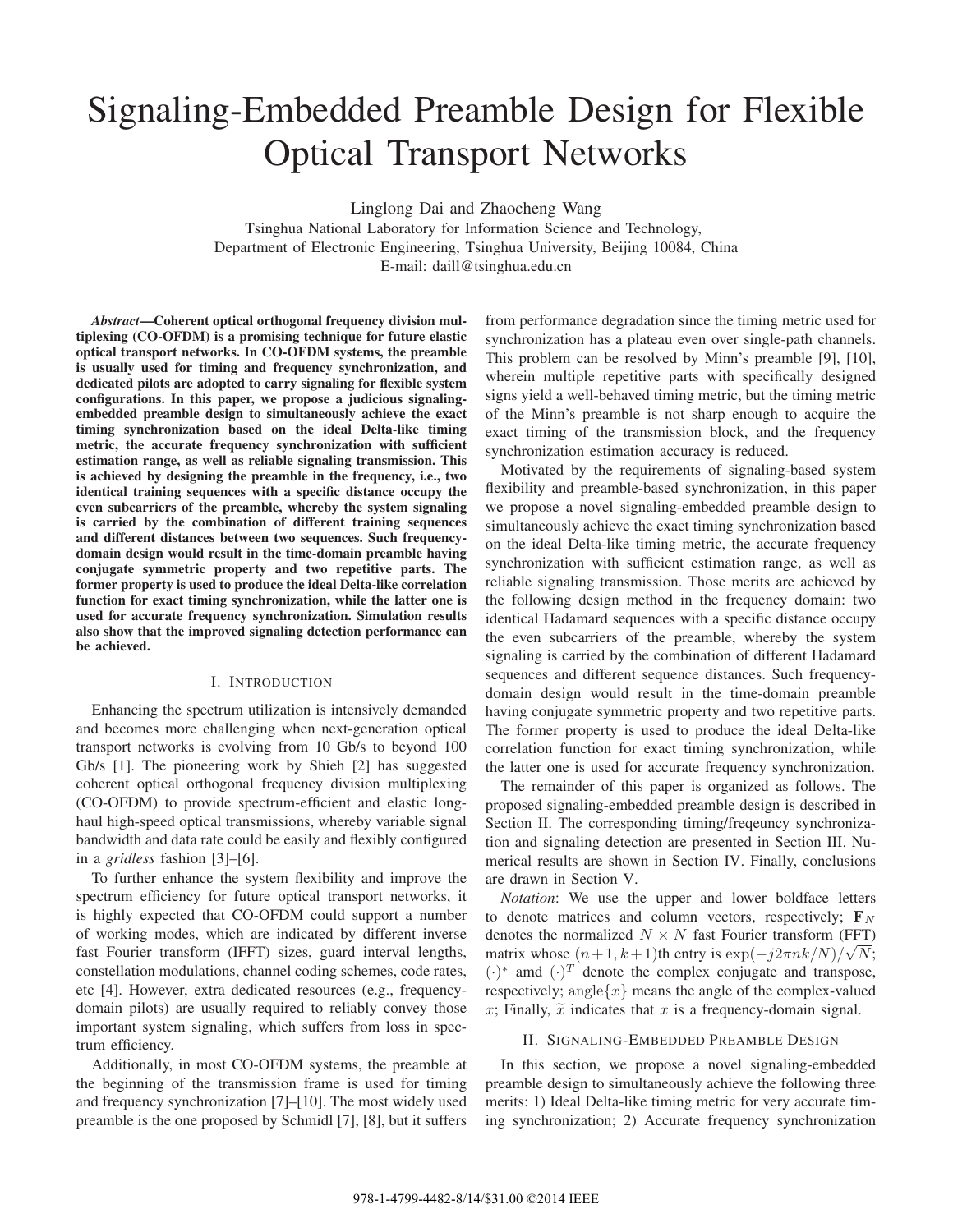

Fig. 1. Frequency-domain and time-domain structures of the signalingembedded preamble.

with sufficient estimation range; 3) Reliable system signaling transmission. The signal structure of the proposed preamble in the frequency and time domains are illustrated by the top and bottom parts of Figure 1, respectively.

In the frequency domain, the preamble  $\tilde{p}$  =  $[\widetilde{p}_0, \widetilde{p}_1, \cdots, \widetilde{p}_{N-1}]^T$  of length N is composed of three<br>distinct north 1) Thus such hards filled with one subseminant distinct parts: 1) Two guard bands filled with zero subcarriers are located at high frequency band and low frequency band (including the DC subcarrier), and each guard band has  $g_0$ subcarriers; 2) Two identical Hadamard sequences occupy two separated regions with the distance of  $\Delta d$ , and each region has  $2^{n+1}$  subcarriers; 3) In the middle,  $\Delta d$  zero subcarriers are used to separate the two Hadamard sequences.

The Hadamard sequence  $\tilde{u}$  of length  $2^n$  is extracted from any column of the *n*-order real-valued Hadamard matrix  $H_n$ recursively generated by [11]

$$
\mathbf{H}_{1} = \begin{bmatrix} +1 & +1 \\ +1 & -1 \end{bmatrix}_{2\times 2}, \mathbf{H}_{n} = \begin{bmatrix} +\mathbf{H}_{n-1} & +\mathbf{H}_{n-1} \\ +\mathbf{H}_{n-1} & -\mathbf{H}_{n-1} \end{bmatrix}_{2^{n}\times 2^{n}}. \tag{1}
$$

Then, the Hadamard sequence  $\tilde{u} = {\{\tilde{u}_k\}}_{k=0}^{2^n-1}$  is mapped on the sum only property of two projections with the foregroup dependent the even subcarriers of two regions with the frequency-domain distance  $\Delta d$  as below

$$
\widetilde{p}_k = \begin{cases}\n\widetilde{u}_{(k-k_1)/2}, & \text{mod}(k,2) = 0, k_1 \le k < k_1 + 2^{n+1}, \\
\widetilde{u}_{(k-k_2)/2}, & \text{mod}(k,2) = 0, k_2 \le k < k_2 + 2^{n+1}, \\
0, & \text{others},\n\end{cases} \tag{2}
$$

where  $k_1 = g_0 + \Delta d/2$ , and  $k_2 = k_1 + 2^{n+1} + \Delta d$ .

Unlike conventional preambles mainly used for timing and frequency synchronization, we propose to embed the system signaling in the preamble so that no extra dedicated overhead will be required to carry the system parameters. This is achieved by the combination of selected Hadamard sequence and the specific sequence distance according to the configured signaling. More specifically, different signaling corresponds to distinct Hadamard sequences and/or sequence distances, both of which could be detected by the receiver to recover the transmitted signaling. First, when one specific Hadamard sequence  $\tilde{u}$  has been selected, one specific sequence distance  $\Delta d$  could convey certain signaling. For example, in Figure 1

we assume the following values  $N = 2048, 2^{n+1} = 512, q_0 =$ 128, so the value of  $\Delta d$  could be configured to vary within the range (256, 768] (the minimum sequence distance  $\Delta d_{\text{min}}$ ) should be larger than zero, e.g., 256 mentioned here, so virtual subcarriers located in the middle of the signal bandwidth can be used to alleviate the carrier leakage effect [12]). Bear in mind that only the even subcarriers are used in the preamble,  $\Delta d$  should be an even number, so the distance range (256, 768) could carry 8-bit signaling (notice that  $(768 - 256)/2 = 2^8$ ). Second, since  $\Delta d$  can carry no more than 9-bit signaling even when  $g_0 = 0$  and  $\Delta d_{\text{min}} = 0$ , more signaling bits could be provided by selecting different Hadamard sequences. For example, the signaling bits could be increased from 8 to 10 if four possible Hadamard sequence candidates can be used. The receiver can easily identify which one is selected due to the orthogonality of different Hadamard sequences. Since sequence discrimination via correlation has higher complexity than sequence distance detection, using sequence distance to carry signaling is preferred if the sequence distance could provide the required signalling bits. Note that if no signaling is embedded in the preamble, the fixed Hadamard sequence  $\tilde{u}$ and sequence distance  $\Delta d$  will be assigned.

In the time domain, the preamble  $\mathbf{p} = [p_0, p_1, \dots, p_{N-1}]^T$ is obtained by applying IFFT to the frequency-domain preamble  $\tilde{p}$ , yielding

$$
\mathbf{p} = \alpha \mathbf{F}_N^H \widetilde{\mathbf{p}},\tag{3}
$$

where  $\alpha$  is a power scaling factor to make the preamble have the same average power as data symbol with  $N$  subcarriers, e.g.,  $\alpha = \sqrt{N/2^{n+1}}$ . The time-domain preamble follows the form

$$
\mathbf{p} = \underbrace{[\mathbf{b}_1 \ \mathbf{c}_{N/4-1} \ \mathbf{d}_1 \ \mathbf{e}_{N/4-1} \ \mathbf{b}_1 \ \mathbf{c}_{N/4-1} \ \mathbf{d}_1 \ \mathbf{e}_{N/4-1}]}_{\mathbf{a}}^T, \quad (4)
$$

where  $\mathbf{a} = \begin{bmatrix} b_1 \mathbf{c}_{N/4-1} d_1 \mathbf{e}_{N/4-1} \end{bmatrix}$  of length  $N/2$  is composed of four parts: both  $b_1$  and  $d_1$  have only one entry, while  $c_{N/4-1}$  and  $e_{N/4-1}$  have the length of  $N/4-1$ . In practical CO-OFDM systems, the preamble **p** will be protected by its cyclic prefix to avoid the interference due to optical impairments including chromatic dispersion (CD) [3].

Compared with Schmidl's and Minn's preambles [7], [9], the proposed preamble **p** simultaneously enjoys the following two time-domain features: 1) Similar to Schmidl's design, **p** is also composed of two identical time-domain parts, e.g.,  $\mathbf{p} = [\mathbf{a} \ \mathbf{a}]^T$ , because only the even subcarriers are occupied by non-zero signals in the frequency domain; 2) Meanwhile, within part **a**,  $\mathbf{c}_{N/4-1}$  and  $\mathbf{e}_{N/4-1}$  are conjugate symmetric, i.e.,

$$
c_n^* = e_{N/4 - 1 - n}, \quad 0 \le n \le N/4 - 1. \tag{5}
$$

The first feature is useful for accurate frequency synchronization, and the second one is essential for accurate timing synchronization, both of which will be addressed in detail in the following Section.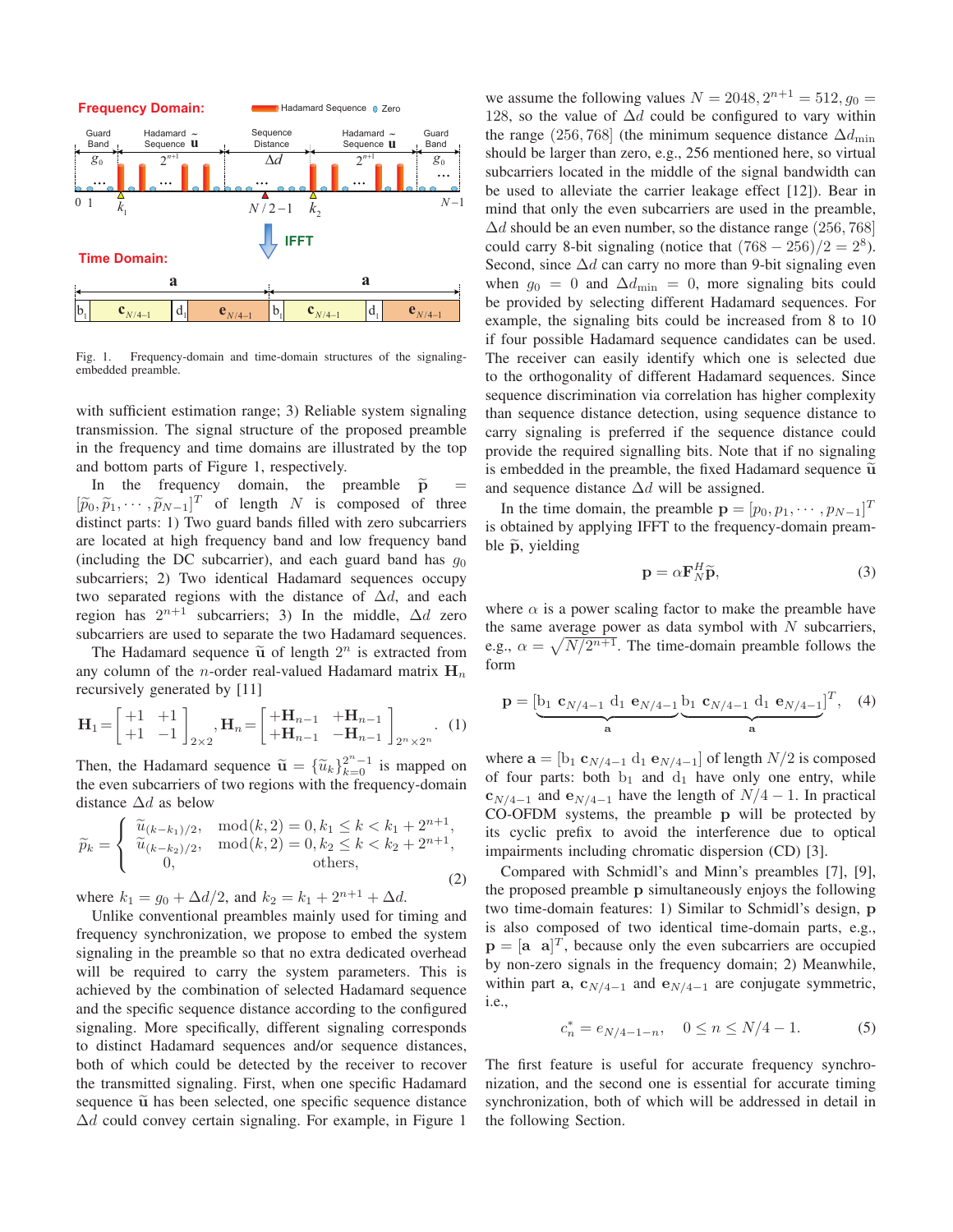## III. PREAMBLE-BASED JOINT TIMING/FREQUENCY SYNCHRONIZATION AND SIGNALING DETECTION

In this section, the specially designed preamble will be used to achieve accurate timing/frequency synchronization as well as physical layer signaling transmission.

#### *A. Joint Timing and Frequency Synchronization*

Using the conjugate symmetric property of the preamble, the exact starting point  $d_0$  of the CO-OFDM symbol is acquired by maximizing the timing metric  $M(d)$  as below

$$
d_0 = \arg \left\{ \max_d \{ M(d) \} \right\} = \arg \left\{ \max_d \{ \frac{|P(d)|^2}{R^2(d)} \} \right\}, \quad (6)
$$

where

$$
P(d) = \sum_{n=1}^{N/2-1} q_{d+n}^{*} q_{N+d+n},
$$
\n(7)

denotes the correlation function of the received preamble  ${q_n}_{n=0}^{N-1}$ , and

$$
R(d) = \sum_{n=1}^{N/2 - 1} |q_{d+n}|^2
$$
 (8)

represents the average power of the received preamble [13] used to normalize the correlation function  $P(d)$  in (6).

After timing synchronization, carrier frequency offset (CFO) estimation (or frequency synchronization) should be performed before further processing. In CO-OFDM systems with intradyne receiver front end, the CFO  $\Delta f$  between the local optical laser oscillator (OLO) and the incoming signal is at most equal to the OFDM symbol rate  $1/T$  (or one subcarrier spacing) [14], i.e., the normalized CFO denoted by  $\Omega = \Delta fT$ satisfies  $|\Omega| \le 1$  (CFO in optical OFDM systems is most likely to be about 10%-20% of one subcarrier spacing [14], so  $|\Omega| \leq 0.2$  is usually valid). Thus, the receiver only needs to perform the fine (fractional) CFO estimation. Similar to Schmidl's method [7], the CFO estimate  $\Omega$  can be obtained by exploiting the time-domain structure of the proposed preamble with two identical halves as below

$$
\widehat{\Omega} = \frac{1}{\pi} \text{angle} \left\{ P'(d_0) \right\},\tag{9}
$$

where

$$
P'(d_0) = \sum_{n=0}^{N/2-1} q_{d_0+n}^* q_{N/2+d_0+n}.
$$
 (10)

Due to the phase ambiguity issue, the estimation range of (9) is  $(-1, +1]$ , which is sufficient for CO-OFDM systems since only the fine CFO estimation is required as mentioned above. On the other hand, the proposed preamble can also deal with CFO much larger than one subcarrier spacing, e.g., by exploiting the property that the integral CFO results in the frequency-domain shifting of the active subcarriers but can be easily determined by comparing the received preamble with the local known preamble in the frequency domain [15].

Note that the correlation function  $P'(d_0)$  in (10) is used for both timing and frequency synchronization in Schmidl's

method [7], while  $P'(d_0)$  is only used for CFO estimation but  $P(d_0)$  in (6) is used for timing synchronization in our proposed scheme.

### *B. Signaling Detection*

After timing synchronization and CFO compensation, the received time-domain preamble  ${q_n}_{n=0}^{N-1}$  is then converted to the frequency-domain preamble  $\{\widetilde{q}_k\}_{k=0}^{N-1}$  by using N-point FFT. Afterwards, the cross-correlation between the received preamble and the local known preamble in the frequency domain is calculated by

$$
Q(m) = \frac{\sum_{k=0, \text{ mod } (k,2)=0}^{2^{n+1}-2} \tilde{q}_{m+k/2}^* \tilde{u}_{k/2}}{2^n \alpha^2},
$$
  
mod  $(m, 2) = 0, g_0 \le m \le g_0 + \frac{\Delta d}{2},$  (11)

where only the even subcarriers of the received frequencydomain preamble are used, and  $\tilde{u} = {\tilde{u}_k}_{k=0}^{2^n-1}$  denotes one possible Hadamard sequence candidate. Since there are two identical Hadamard sequences in the frequency-domain preamble, two correlation peaks are expected at the subcarrier locations  $k_1$  and  $k_2$  when the local Hadamard sequence matches the transmitted one, and the distance between the two correlation peaks should be  $k_2 - k_1 = 2^{n+1} + \Delta d$ . Finally, the system signaling is detected by the sequence selection combined with the observed distance  $\Delta d$ , and the correct signaling can be used by the receiver for further processing.

Unlike the conventional signaling scheme based on the actual detection of the transmitted known training signal, the proposed signaling detection mainly relies on the distance of correlation peaks associated with two known training sequences. Since distance detection is usually more robust to channel impairments than signal detection, more reliable signaling detection can be expected by the proposed preamble, which will be verified later in Section IV.

## *C. Computational Complexity*

For correlation-based timing synchronization (6) and CFO estimation (9), computation of the correlation function is similar to that used in conventional CO-OFDM systems [8], [10], although the proposed preamble has better synchronization performance. Additionally, the proposed preamble can also be used for signaling detection with low complexity, because the multiplication required to calculate the cross-correlation function (11) in the frequency domain can be simplified to direct addition/subtraction due to the real-valued Hadamard sequence as indicated by (1) and (2). In summary, the proposed scheme has low computational complexity.

#### *D. Extension Discussion*

The proposed signaling-embedded preamble with Deltalike timing metric can be directly used by coherent optical single-carrier frequency domain equalization (CO-SC-FDE) systems to improve the timing synchronization performance. In addition, the capability of conveying the system parameters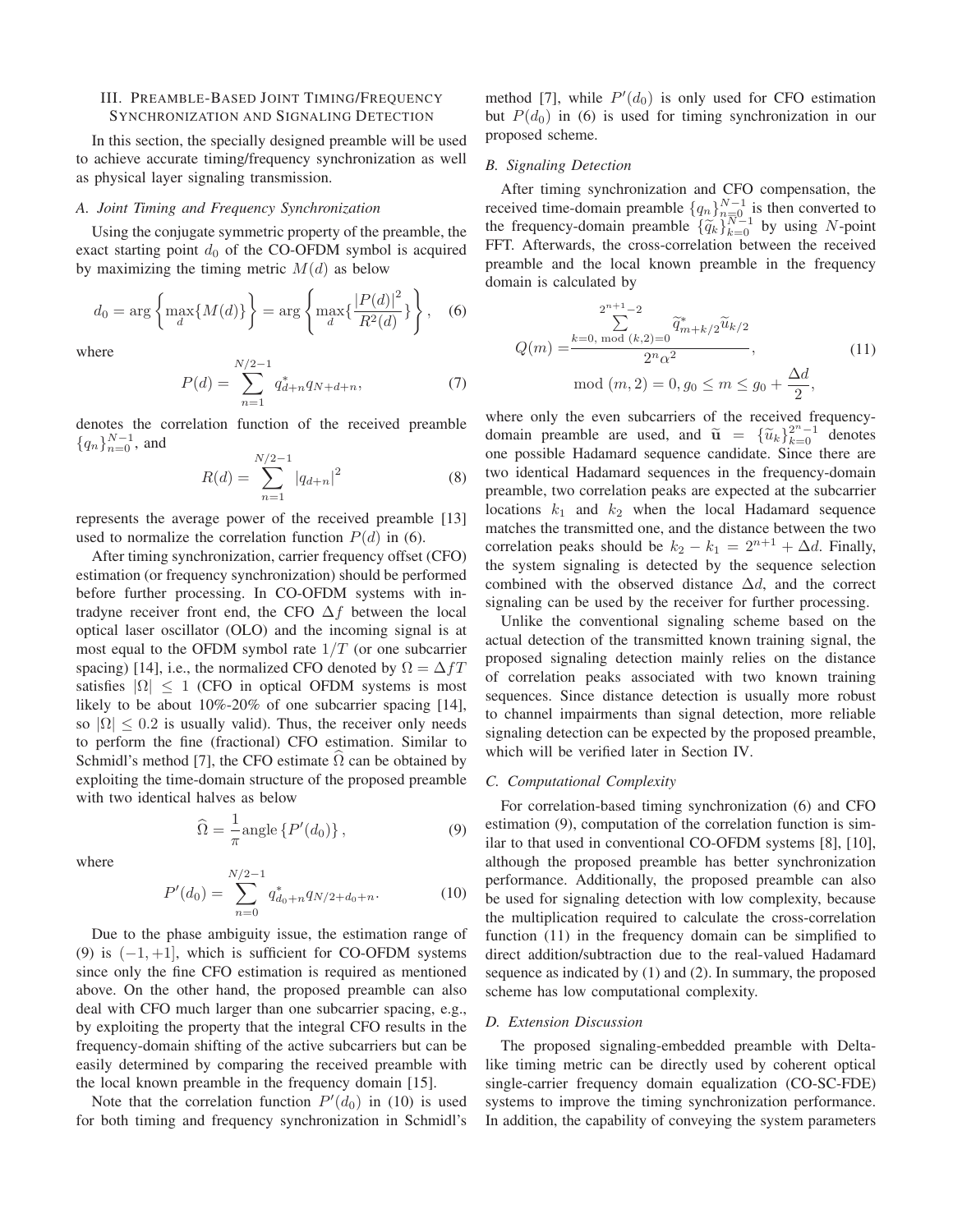

Fig. 2. Comparison of the timing metric behaviors in the absence of noise and channel distortion. The timing offset 0 indicates the exact timing point.

can be exploited to reliably deliver physical layer signaling without extra dedicated overhead.

## IV. NUMERICAL RESULTS

In this section, the performance of the proposed signalingembedded preamble is numerically evaluated through simulations. The simulation setup is similar to the CO-OFDM system in [16]: The IFFT length is 2048, the guard interval length is 512; The transmission link is composed of 16 optically amplified 80-km fiber spans, and the electronic dispersion compensation (EDC) via one-tap filter is performed prior to channel estimation at the receiver. The polarization-diversity optical hybrid detector has the optical local oscillator with the line bandwidth of 100 kHz. The optical signal-to-noise ratio (OSNR) at the receiver is defined with the 0.1 nm noise bandwidth. Refer to [16] for more details of the simulation setup.

Figure 2 compares the timing metric behavior of the proposed preamble with those of the classical Schmidl's and Minn's preambles in the absence of noise and channel distortion. A plateau for Schmidl's preamble [8] is observed, and much sharper timing metric is achieved by Minn's preamble [10]. However, neither of them is as sharp as the proposed preamble that enjoys the ideal Delta-like timing metric, indicating that very precise timing synchronization can be achieved by the proposed preamble both in the singlepath and multipath channels.

The robustness of the timing metric to CFO is usually desirable. It is examined by Figure 3 that shows the impact of the normalized CFOs on the timing metric under different conditions. The timing metric is still a Delta-like function which indicates that successful timing synchronization can be achieved even with CFO distortion.



Fig. 3. Timing metric of the proposed preamble under different CFOs and OSNRs. The first three subplots are obtained over an AWGN channel, while the last subplot over a multipath channel.



Fig. 4. Comparison of the RMSE performance of the normalized CFO estimation.

Figure 4 compares the performance of the normalized CFO estimator (9) with those of the conventional schemes in terms of root mean squared error (RMSE). We can observe that the proposed CFO estimator performs similarly as Schmidl's method [8] but much better than Minn's solution [10]. The CFO can be estimated at a very small error, for example, the RMSE is 0.0031 when OSNR is 10 dB.

Figure 5 shows the false signaling detection probability of the proposed preamble. For comparison, the performance of